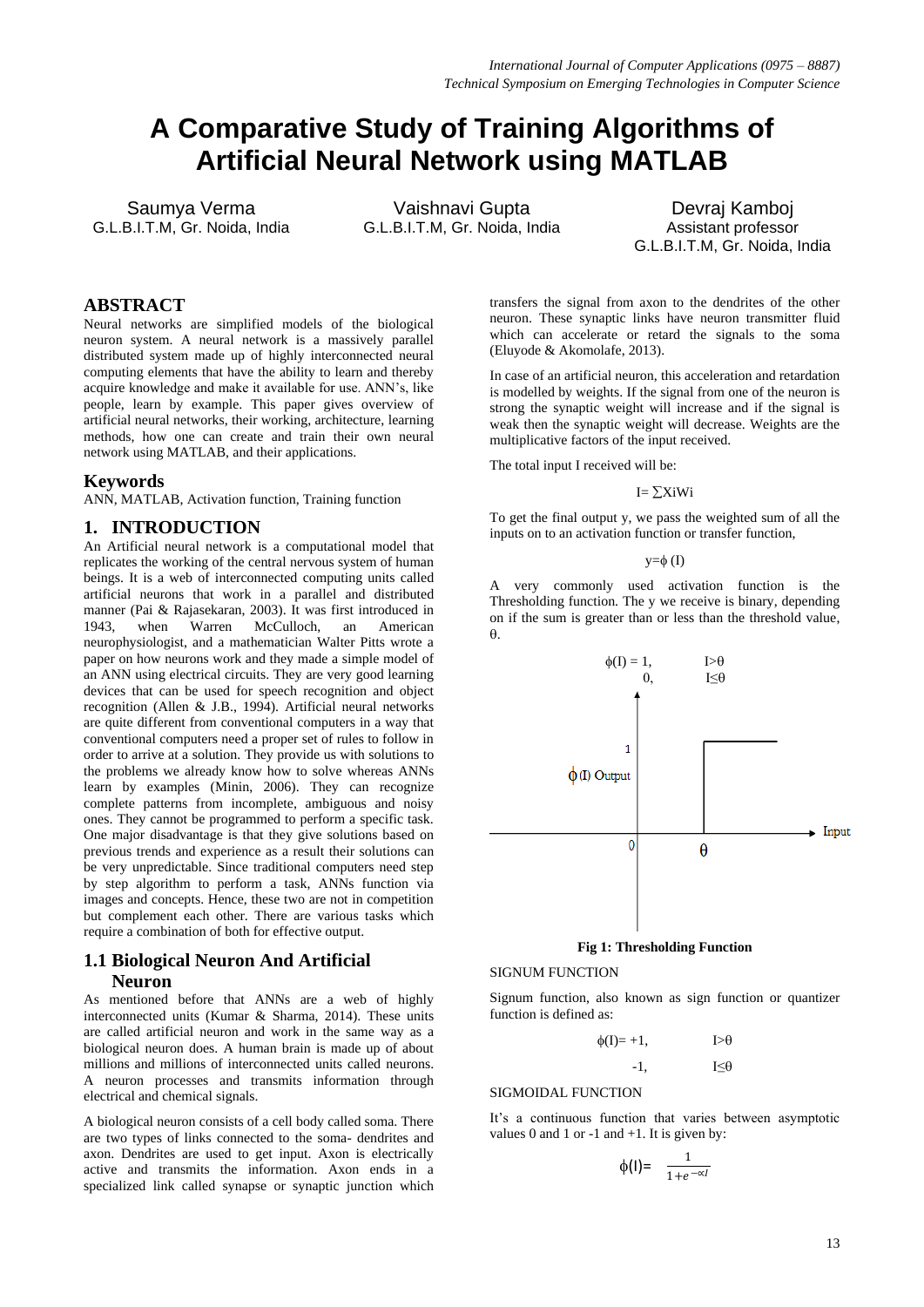Where,  $\alpha$  is the slope parameter that adjusts the abruptness of the function as it changes between two asymptotic values.

Sigmoidal functions are often used in artificial neural networks to introduce nonlinearity in the model.

# **2. NEURAL NETWORK ARCHITECTURE**

ANN architecture can be represented in the form of directed graphs or digraphs. In these graphs the nodes represent the artificial neurons and the edges represent the synaptic links.



**Fig 2: Example of a diagraph**

In the above diagram A, B, C and D are artificial neurons while e1, e2, e3 and e4 the synaptic links.

There are 3 types of neural network architectures:

#### **2.1 Single Layer Feedforward Network**

Single layer feedforward network has the simplest of architectures. It comprises of two layers-the input layer and the output layer. The neurons in the input layer are termed as input neurons whereas the neurons in the output layer are termed as output neurons. The links between the input and the output layers carry weights. These two layers can only be connected unidirectionally, in this case, input to output hence the name feedforward. It is called single layer because the input layer transmits the signals to the output layer and the output layer performs the main computations (Maind & Wankar, 2014).

Fig.3 shows a single layer feedforward network. The input layer consists of different symptoms and the output layer consists of various diseases. When a set of medical symptoms are given as an input to the network, the network gives the corresponding output i.e. the disease. Thus, feedforward networks are widely used in medical diagnosis.





They have a similar structure to single layer feedforward network in the sense that the layers are connected only in forward direction. But in multilayer feedforward networks there are one or more than one hidden layers and the computational units of these layers are called hidden neurons. Typically, the layers are fully connected meaning, each neuron of a layer is directed to each neuron of the subsequent layer. It is called multilayer because the processing and computations are performed by the hidden as well as output layers. Each connection between the nodes has a weight associated with it. Also, there is a special weight connected to the hidden and output layer separately called the bias which sets the thresholding value for the nodes.



Fig.4 shows a multilayer feedforward neural network. Inputs, in this case, fruits are given to the input layer. The hidden layer performs some computations and classifies the fruits according to their colour and size. The output obtained is classified fruits. For example cranberry and cherry are grouped together because their colour and size are similar- red and small. Multilayer feedforward networks are useful for classification and pattern recognition problems.

### **2.3 Recurrent Network**

These networks differ with feedforward networks in the sense that there is at least one feedback loop. They are called recurrent network because they are a network of neurons with feedback connections. There could also be neurons with selffeedback connections like, the output of a neuron can be fed into itself as input. Recurrent networks are used for controlling a robot manipulator. Fig. 5 shows a recurrent network.



**Fig 5: Recurrent Network**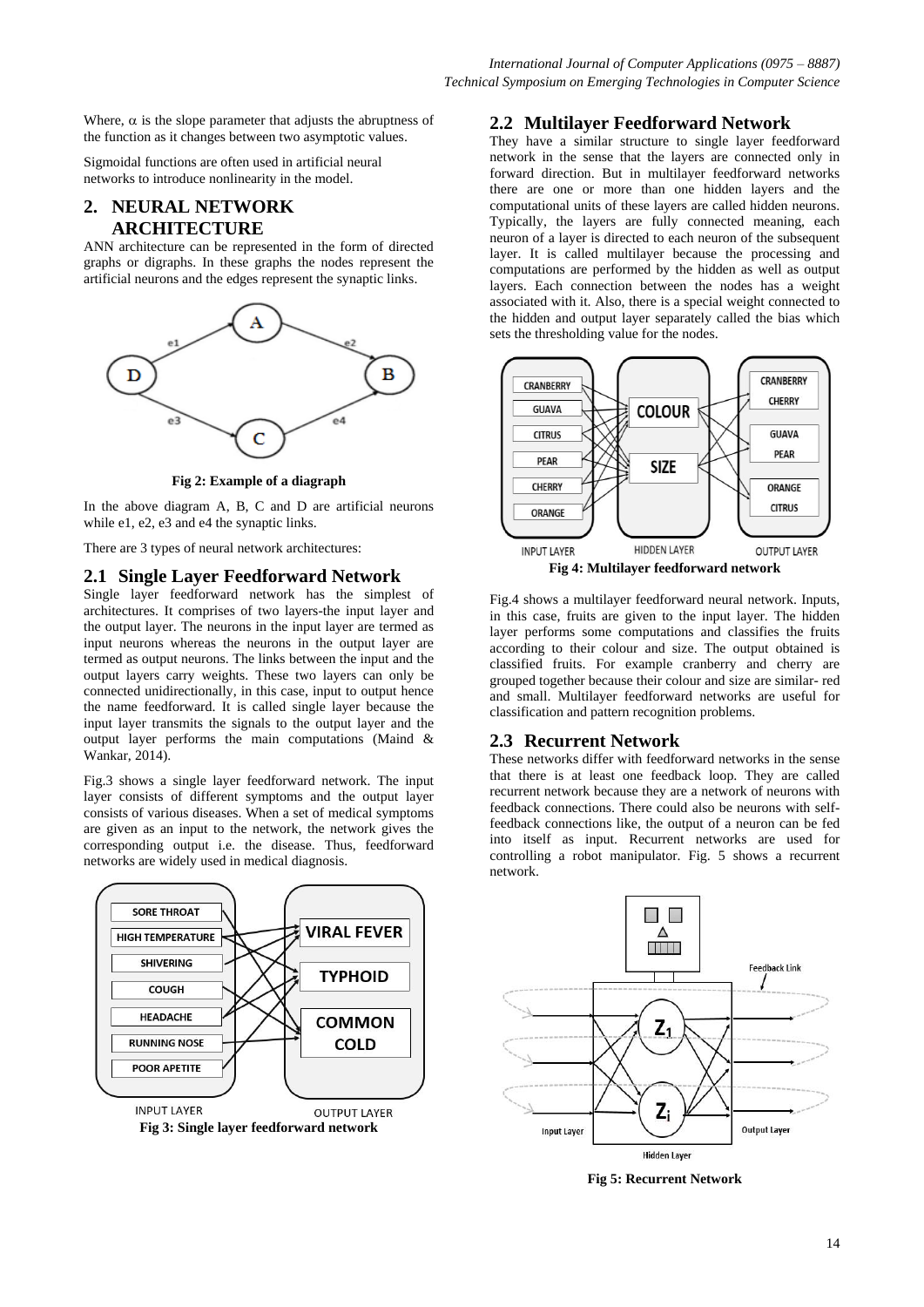# **3. LEARNING METHODS**

There are three major learning methods- supervised learning, unsupervised learning and reinforced learning.

## **3.1 Supervised Learning**

In supervised learning, each example is a pair consisting of an input pattern and a desired output or target output pattern. A comparison is made between the network's computed output and the target output to determine the error. Using this error the network parameters are changed resulting in the improvement in performance.

Example:

- 1. Suppose there is a basket with 4 different fruits apple, cherry, watermelon and grape.
- 2. Physical characters of the fruits are already known.
- 3. Now, arranging the same type of fruits at one place would be easy.
- 4. A new fruit is taken from the basket. Size, colour and shape of that particular fruit are observed.
- 5. If the size is small, colour is green and shape is round, therefore, the fruit is grape.
- 6. Similarly, other fruits are also observed.
- 7. Thus, supervised learning is very useful for classification.

#### **3.2 Unsupervised Learning**

Unsupervised learning is a type of machine learning algorithm used to draw inferences from input pattern without target output pattern. In this learning the network learns by itself by discovering and adapting to the structural features in the input pattern.

Example:

- 1. Suppose there is a basket and it is full of different types of fruits that are to be arranged into different groups.
- 2. This time there is no previous information about the fruits.
- 3. Now, a fruit is chosen and is arranged considering the physical characteristics of that particular fruit.
- 4. Suppose, colour of the fruit is considered first. Then the groups will be:
	- a) RED COLOR GROUP: Apples and cherry.
	- b) GREEN COLOR GROUP: Watermelons and grapes.
- i. Now, another physical character is taken, such as size. The groups will be
	- a) RED COLOR AND BIG SIZE: Apple.
	- b) RED COLOR AND SMALL SIZE: Cherry.
	- c) GREEN COLOR AND BIG SIZE: Watermelon.
	- d) GREEN COLOR AND SMALL SIZE: Grape.
- ii. Here, no information was provided beforehand i.e., target output was not presented. The system learnt by itself.

## **3.3 Reinforced Learning**

In reinforced learning the target output is not presented to the network. It is only indicated if the computed output is correct or incorrect. The feedback helps the network in the learning process. A reward is given for a correct answer and a penalty for wrong answer. Reinforced learning is not one of the popular forms of learning. Reinforced learning is majorly used in the field of robotics.

## **4. MATLAB: THE TOOL**

MATLAB is a software that creates an interactive environment for the users, letting them visualize their ideas and collaborating across multiple fields like signal and image processing, communications, control systems, and computational finance.

MATLAB student use software provides the same tools that professional engineers and scientists use every day (Mathworks).

The Neural Network Toolbox in MATLAB consists of various functions and apps for creating, training, and simulating neural networks. The apps make it easy to develop neural networks for tasks such as data-fitting (including timeseries data), pattern recognition, and clustering.

# **4.1 Transfer Functions Available in MATLAB**

#### **Log-sigmoid transfer function**

The log-sigmoid transfer function takes input that ranges from negative infinity to positive infinity and gives an output value that lies between 0 and 1. This function is commonly used for pattern recognition problems.

Syntax:



Where, Y is the output and N is the input.



**Fig 6: Log-sigmoid transfer function**

#### **Tan-sigmoid transfer function**

The tan-sigmoid transfer function takes input that ranges from negative infinity to positive infinity and gives an output value that lies between -1 and 1. This function too is commonly used for pattern recognition problems.

Syntax:

Y=tansig(N)

Where, Y is the output and N is the input.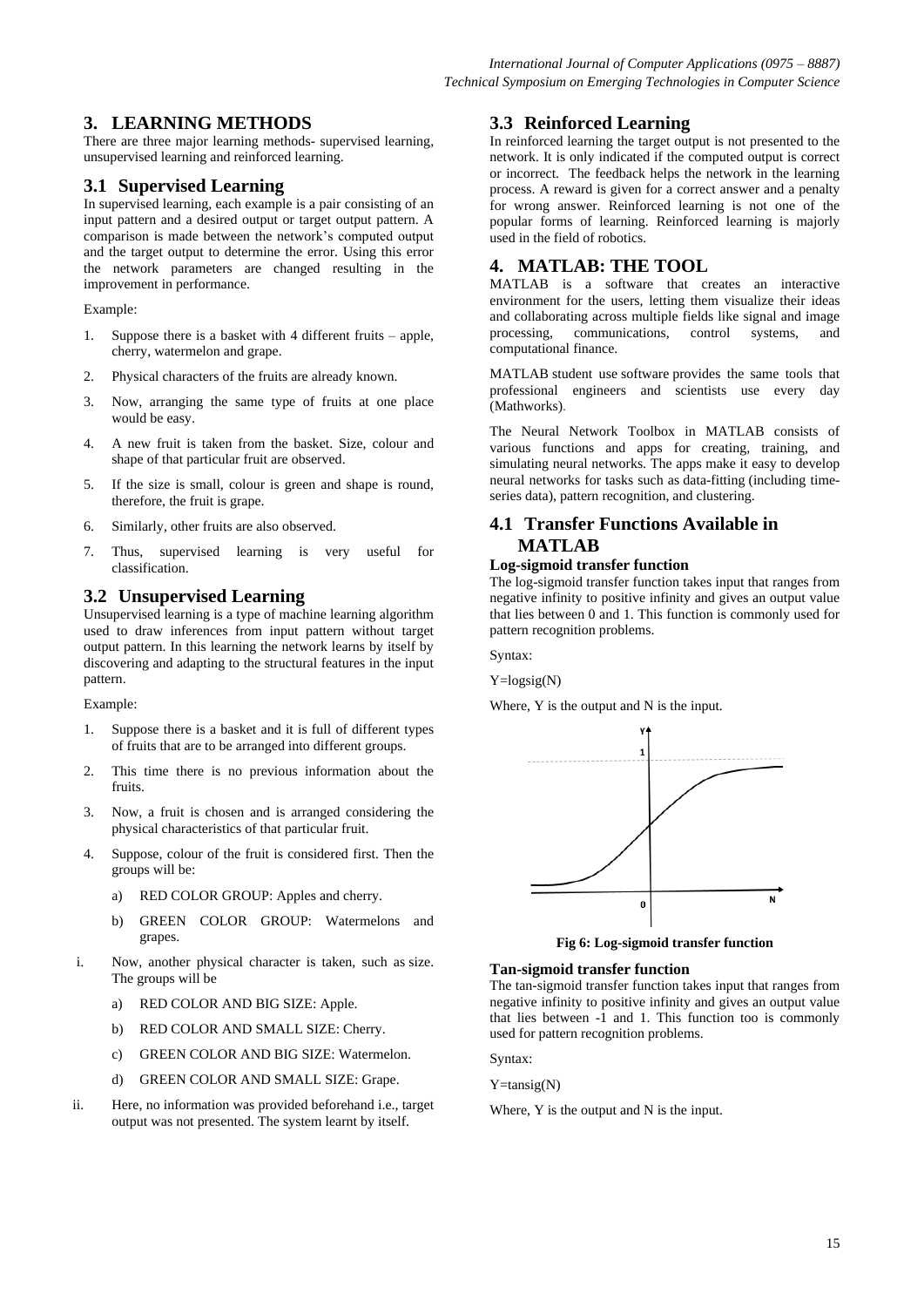

**Fig 7: Tan-sigmoid transfer function**

#### **Linear Transfer function**

The linear transfer function takes the net input of a layer and calculates its output.

This function is commonly used for fitting problems.

Syntax:

 $Y=purelin(N)$ 

Where, Y is the output and N is the net input.



**Fig 8: Linear transfer function**

## **4.2 Neural network architectures available in MATLAB**

#### *4.2.1 Supervised Networks*

Supervised networks are networks which work on supervised learning. There are 4 types of supervised networks in neural network toolbox:

- i. **Feedforward networks**: These are the networks with one way connections i.e. each neuron of input layer is connected to each neuron of the output layer but not vice versa. This network is used for input to output mapping. Networks with one hidden layer with enough neurons can fit multidimensional mapping problems. They are mostly used in pattern recognition, prediction.
- ii. **Radial basis networks**: These networks use radial basis functions as activation functions. They provide an alternative method for designing non-linear feed forward networks (Kon & Plaskota). It is used in function approximation, classification and time series prediction.
- iii. **Dynamic networks:** In these networks the output not only depends on the current input but also on the current and previous inputs, outputs and states of networks. They are of two types- with feedforward connections and with recurrent connections. Prebuilt dynamic networks in the

toolbox include focused and distributed time-delay, nonlinear autoregressive (NARX), layer-recurrent, Elman, and Hopfield networks. The toolbox also supports dynamic training of custom networks with arbitrary connections.

iv. **LVQ networks**: It stands for Learning Vector Quantization. It helps in classification of nonlinearly separable patterns.

#### *4.2.2 Unsupervised Networks*

These are networks that run on unsupervised learning. Neural Network Toolbox includes two types of self-organizing, unsupervised networks:

- i. **Competitive layers:** Neurons in this layer distribute themselves to recognize frequently presented input vectors. Competitive learning neural networks are a combination of both feedback and forward connection layers which results in the competition of the activation of the neurons in the output layer. Competitive layers are commonly used for classification and pattern recognition.
- ii. **Self-organising maps**: They do classification of input vectors as they are grouped in input space. They are different from competitive learning as they learn both the distribution and to preserve the topology of input vectors (Vesanto & Alhoniemi, 2000). Like competitive layers, they are used for classification and pattern recognition tasks.

Using neural network toolbox, we can create various neural networks with different architectures. Through this we can select the number of hidden layers, import inputs, target data and train the network created. Errors can also be determined by drawing comparison between targets and the computed output. Finally, we can view the network architecture created. An example of feedforward network is shown in the figure given below:



**Fig 9: Feedforward network created in MATLAB**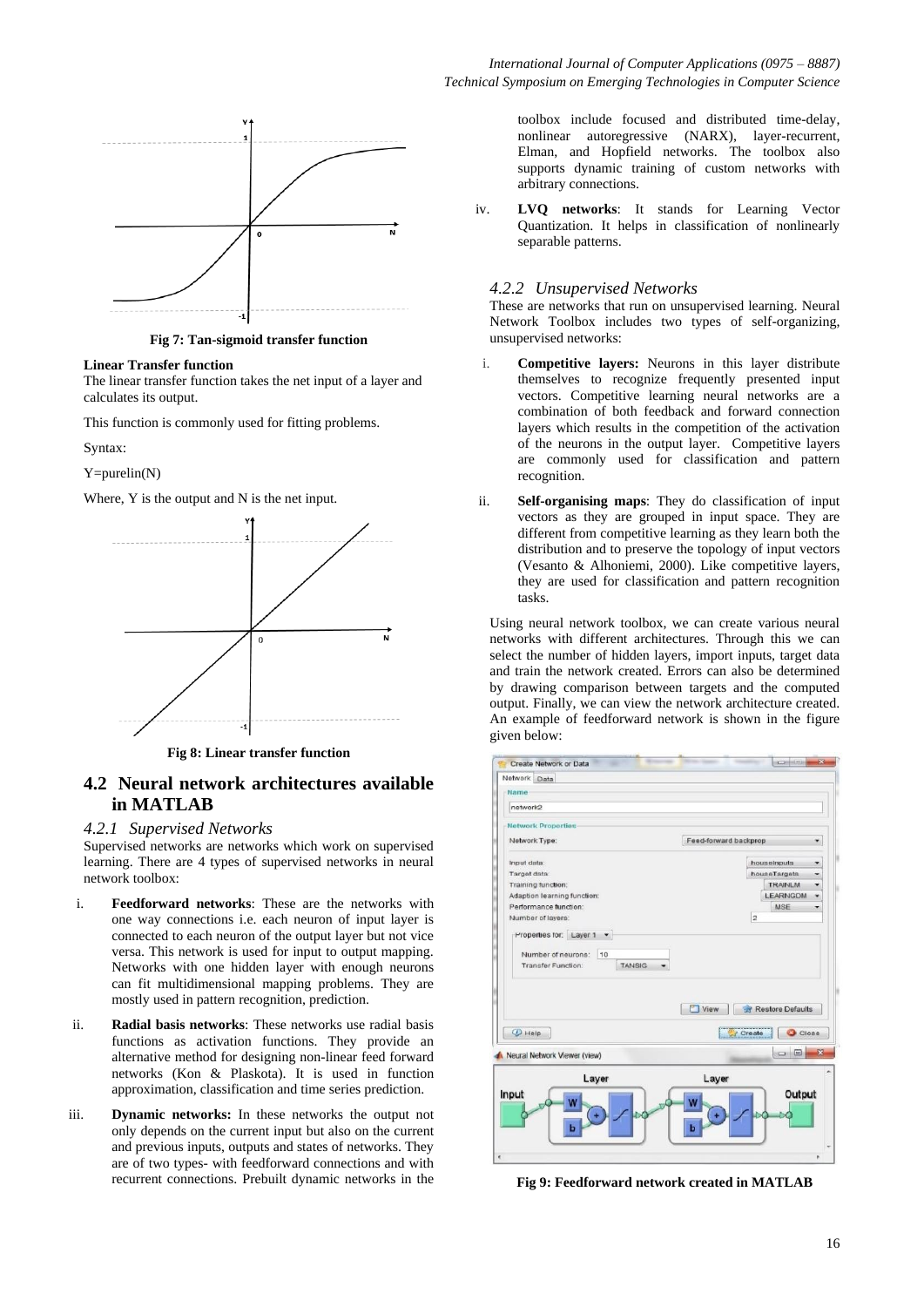# **4.3 Training algorithms available in MATLAB**

The neural network toolbar has a number of training algorithms some of which are listed below:

- 1. **Gradient descent**: Gradient descent is an algorithm that is used to find local minima of a function. Given a function defined by a set of parameters, gradient descent starts with an initial set of parameter values and iteratively moves towards a set of parameter values that minimize the function.
- 2. C**onjugated gradient method:** The conjugated gradient method is an iterative technique used to solve sparse system of linear equations. The matrix of these equations must be symmetric and positive definite (Refsnæs, 2009).
- 3. **Levenberg-Marquardt (LM) algorithm:** The Levenberg-Marquardt (LM) algorithm is an iterative technique that locates the minimum of a function with several variables that is expressed as the sum of squares of non-linear real-valued functions. LM is a combination of steepest descent algorithm and the Gauss-Newton method.
- 4. **Resilient back propagation (Rprop):** Resilient backpropagation is an algorithm that can be used to train a neural network. It is similar to the regular backpropagation. Rprop has two main advantages over back propagation:
- a) Training with Rprop is generally faster than training with back propagation.
- b) Rprop doesn't require you to specify any free parameter values, as opposed to back propagation which needs values for the learning rate.
- 5. **Hebbian Learning:** Hebbian Learning Rule is a learning rule that specifies how much the weight of the connection between two units should be increased or decreased in proportion to the product of their activation (Munakata & Pfaffly, 2004).
- 6. **Learning vector quantization:** Learning vector quantization neural networks consist of two layers. The first layer maps input vectors into clusters that are found by the network during training. The second layer merges groups of first layer clusters into the classes defined by the target data.
- 7. **Widrow-Hoff learning:** Widrow-Hoff learning is similar to steepest descent learning. Widrow-Hoff learning is also known as least mean square learning. The

LMS algorithm minimizes mean square error and therefore tries to move the decision boundaries as far from the training patterns as possible (Sivanandam, Sumathi, & Deepa, 2005).

8. **Kohonen neural network:** The Kohonen neural network does not use any sort of activation function. Further, the Kohonen neural network does not use any sort of a bias weight. Output from the Kohonen neural network does not consist of the output of several neurons. When a pattern is presented to a Kohonen network one of the output neurons is selected as a "winner". This "winning" neuron is the output from the Kohonen network. Often these "winning" neurons represent groups in the data that is presented to the Kohonen network. (Heaton, 2008)

In MATLAB these training algorithms can be applied on different input data sets and the neural network can be trained.

Procedure:

- First a neural network is created using NNTOOL. The input and the target data can be set according to the requirement. Any of the example datasets available in MATLAB can be imported. Here, the house pricing dataset is chosen as an example.
- The network type, training function, adaption learning function, performance function, number of layers, number of neurons, and transfer function are then set. The network type, in this case, is set as feedforward backpropagation adaption learning function as gradient descent with momentum weight and bias learning function, performance function as mean squared normalized error, number of layers 2, number of neurons 10, and transfer function tan sigmoidal.
- Different networks with different training functions are then created and trained.
- Hence, a regression graph for training, testing, validation, and one for all of the 3 is obtained.
- The network is trained 10 times each with different training algorithms and an average value for training, testing, validation and all of the three for the respective training algorithms is calculated. The values received are shown in Table 1.
- Now, the different values received, are plot on the graph and the training algorithm which gives the minimum house price is chosen.
- As it is clear from the graph (Fig. 10) variable learning rate backpropagation gives the best value of house price.

|       |                                                | <b>TRAINING:</b> | <b>VALIDATION:</b> | TEST:      | AL:        |
|-------|------------------------------------------------|------------------|--------------------|------------|------------|
| S NO. | <b>TRAINING ALGORITHM</b>                      | Regression       | Regression         | Regression | Regression |
|       | Levenberg-Marquardt                            | 0.98062          | 0.91136            | 0.9420034  | 0.958788   |
|       | <b>BFGS Quasi-Newton</b>                       | 0.849305         | 0.907561           | 0.919339   | 0.877887   |
|       | <b>Resilient Backpropagation</b>               | 0.912349         | 0.895948           | 0.923835   | 0.906393   |
| 4     | Scale Conjugate Gradient                       | 0.919239         | 0.892487           | 0.904625   | 0.909732   |
|       | Conjugate Gradient with Powell/Bealle Restarts | 0.868886         | 0.879313           | 0.905837   | 0.870265   |
| 6     | Fletcher-Powell Conjugate Gradient             | 0.899073         | 0.921032           | 0.930152   | 0.897146   |
|       | One step secant                                | 0.817638         | 0.884656           | 0.907148   | 0.829199   |
|       | Polak-Ribiére Conjugate Gradient               | 0.885801         | 0.937925           | 0.929661   | 0.965748   |
|       | Variable Learning Rate Backpropagation         | 0.804313         | 0.77619            | 0.773769   | 0.787731   |

#### **Table 1. Training of house pricing dataset using different Training algorithms**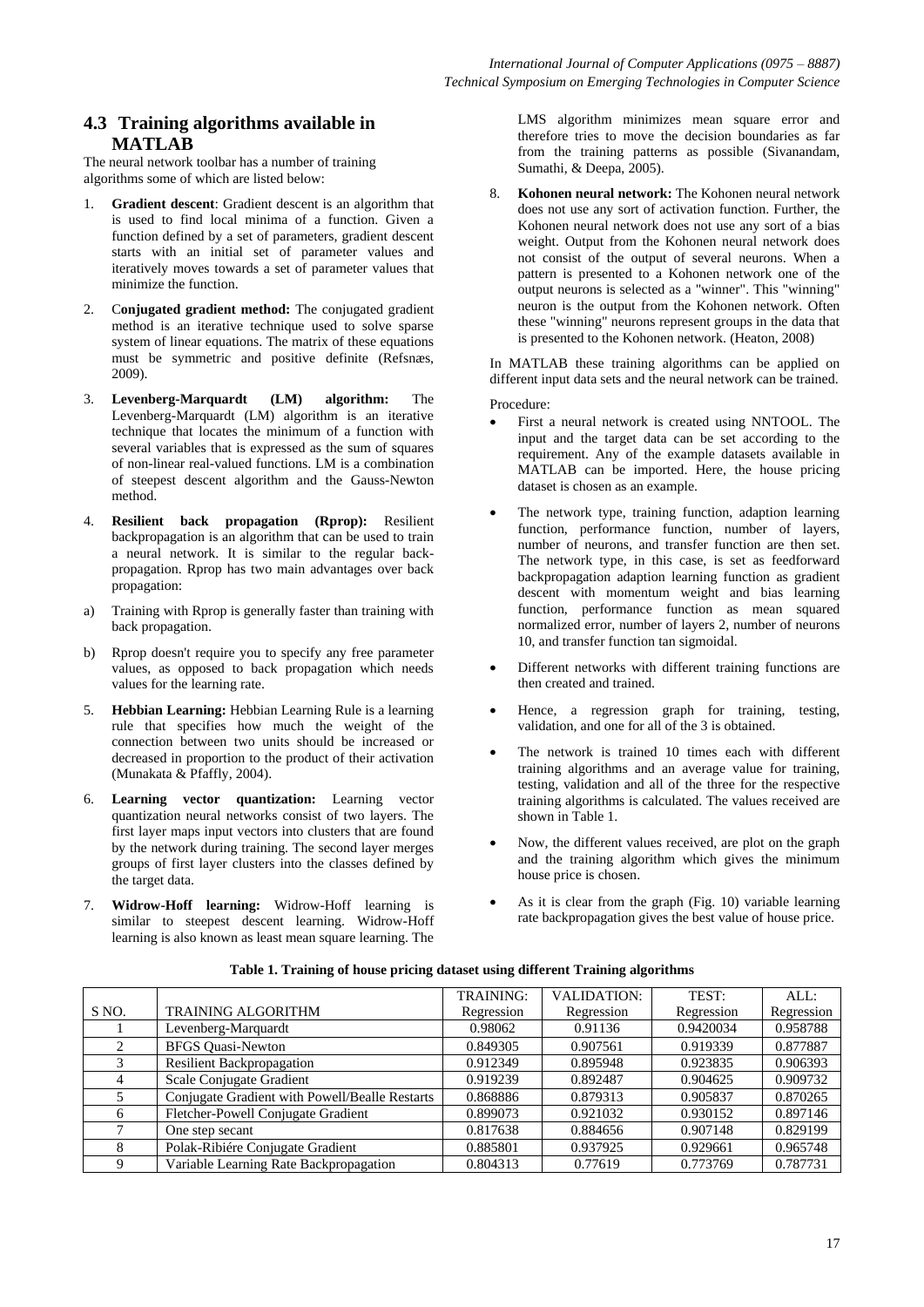

**Fig 10: Graph of different values of regression for different training algorithms**

### **5. APPLICATIONS**

Neural networks are applied in miscellaneous fields today. Some of which are listed below:

- 1. Medical sciences: Artificial neural networks provide a powerful tool to help doctors to analyse, model and make sense of complex clinical data across a broad range of medical applications. They are used in cancer diagnosis, cardio vascular system modelling. (Ohno-Machado, 1996)
- 2. Business:
	- a) Security and trading companies are improving their forecasting techniques with ANNs.
	- b) Customer research.
	- c) Target marketing.
- 3. Pattern recognition: Image analysis through the implementation of artificial neural network techniques has helped in the field of robotics and intelligent software processes (Basu, Bhattacharyya, & Kim, 2010).
- 4. Forecasting and risk management: ANNs have the capability to predict situations from past trends and hence have been used in stock market, metallurgy.
- 5. Example: NASA launched intelligent flight control system (IFCS) research with the goal to develop adaptive and fault tolerant flight control systems and improve aircraft performance in critical conditions. To achieve this goal it integrates self-learning neural network concepts into flight control software (NASA, 2014).
- 6. Self-diagnosis of medical problems using neural networks. (P.Gaikwad, 2012)

## **6. CONCLUSION AND FUTURE SCOPE**

In this paper we discussed about the artificial neural network, creation of ANN and its training using MATLAB. Upon application of 9 different training algorithms on the house pricing dataset available in MATLAB and training the network 10 times each for each training algorithm it was found that variable learning rate backpropagation gives the best result.

NNs might, in the future, allow:

- Hybrid neuro-fuzzy systems: A system that combines a neural network with a fuzzy system resulting in neurofuzzy systems. These systems can provide human-like expertise such as domain knowledge, uncertain reasoning, adaption to a noisy and time-varying environment, and are important in tackling practical computing problems.
- 2. Robots that can see, feel, and predict the world around them.
- 3. Improved stock prediction.
- 4. Self-driving cars.
- 5. Handwritten documents can be automatically transformed into formatted word processing documents.

#### **7. REFERENES**

- [1] G. A. V. Pai and S. Rajasekaran, Neural Networks, Fuzzy Logic, And Genetic Algorithms: Synthesis And Applications, PHI Learning Pvt. Ltd., 2003.
- [2] Graves, Alex, Mohamed, Abdel-rahman and Hinton, Geoffrey. Speech Recognition with Deep Recurrent Neural Networks. 2013.
- [3] A.Minin, "The Neural Network Analysis," 2006.
- [4] E. Kumar and E. Sharma, "Artificial Neural Networks-A Study," International Journal of Emerging Engineering Research and Technology, vol. 2, no. 2, pp. 143-148, 2014.
- [5] O. Eluyode and D. T. Akomolafe, "Comparative study of biological and artificial neural networks," European Journal of Applied Engineering and Scientific Research, vol. 2, no. 1, pp. 36-46, 2013.
- [6] M. S. B. Maind and M. P. Wankar, "Research Paper on Basic of Artificial Neural Network," International Journal on Recent and Innovation Trends in Computing and Communication , vol. 2, no. 1, pp. 96-100, 2014.
- [7] "Mathworks," [Online]. Available: http://in.mathworks.com/products/matlab/.
- [8] M. A. Kon and L. Plaskota, "Neural Networks, Radial Basis Functions, and Complexity".
- [9] J. Vesanto and E. Alhoniemi, "Clustering of the Self-Organizing Map," IEEE TRANSACTIONS ON NEURAL NETWORKS, vol. 11, no. 3, pp. 586-600, 2000.
- [10] R. H. Refsnæs, "A BRIEF INTRODUCTION TO THE CONJUGATE GRADIENT METHOD," 2009.
- [11] Y. Munakata and J. Pfaffly, "Hebbian learning and development," Developmental Science , vol. 7, no. 2, pp. 141-148, 2004.